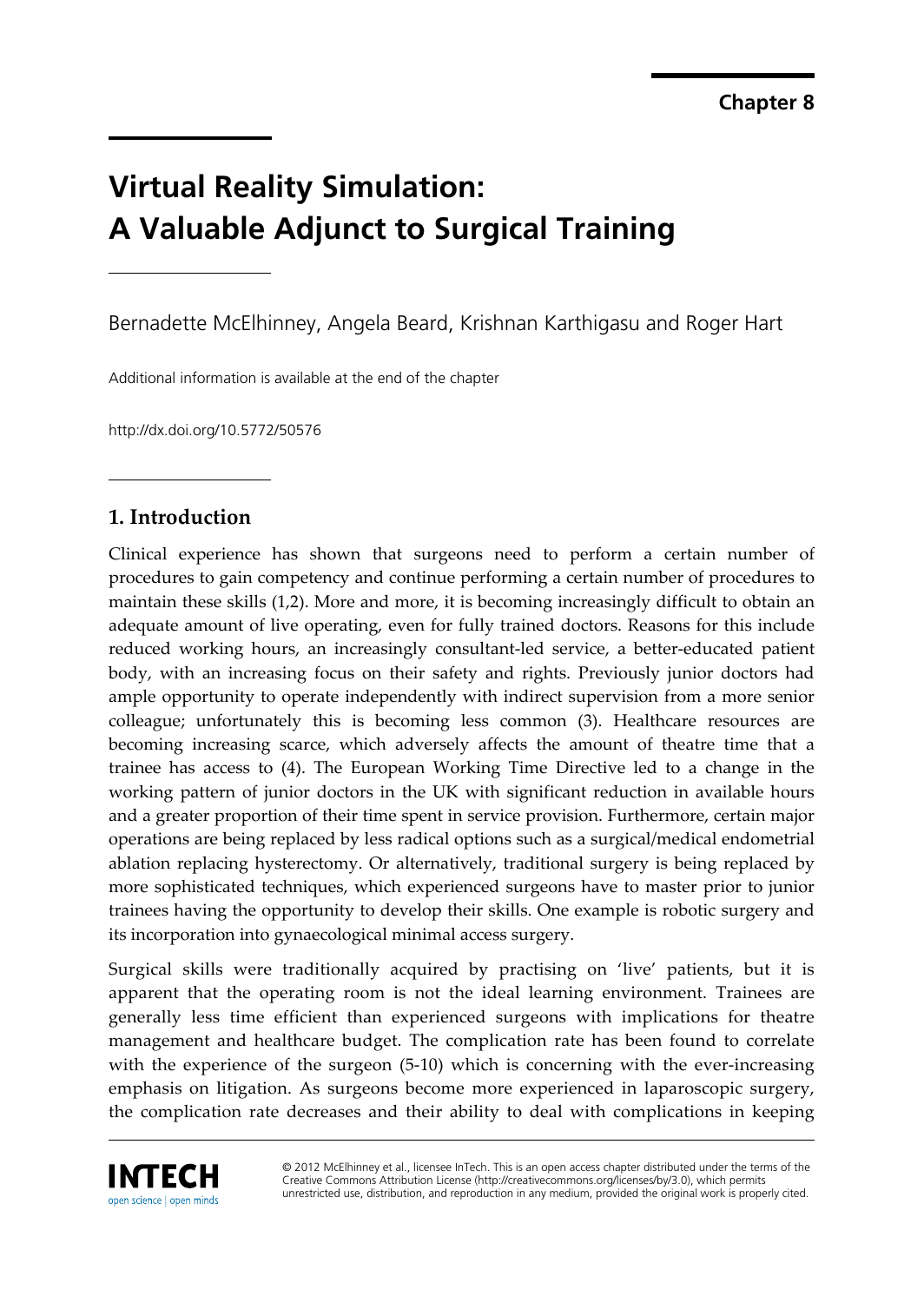with the minimal access approach increases (11). Even for experienced surgeons the learning curve for advanced laparoscopic procedures is fifty cases; total operative time for hysterectomies stabilised at approximately 95 minutes after fifty cases (12). The hypothesis that is being addressed is that training on a laparoscopic simulator shortens the learning curve, which has stimulated the development of simulation systems and their implementation into clinical practice.

# **2. Simulation in other professions**

At present there is extensive knowledge about how to teach technical skills in professions where accurate and reliable performance is critical. High performance musicians and athletes on average invest 10 years of intense practice before they are considered experts (13). Surgeons, by comparison, are currently expected to 'perform' to a competent level without first practicing in a low-risk environment. Many doctors recall a familiar adage 'see one, do one, teach one'. Simulation-based training using flight simulators has been mandatory in the United States aviation industry since 1955 (14). All commercial and military pilots must train and be certified on a simulator before actual flight. Departments of Anesthesiology have applied principles similar to those used in pilot training with over 30 years of history in simulation-based training (15).

# **3. Physical simulation**

Simulation can be described as an exercise that reproduces or emulates, under artificial conditions, components of surgical procedures that are likely to occur under normal circumstances (16). In the area of laparoscopic surgery, simulators fall into 2 broad categories: computer based simulators, in which the task is performed in a 'virtual' environment (17) and video-based simulators, in which the task is generally performed in a trainer box under videoscopic guidance. In the virtual reality simulator (VR), the student performs 'virtual' tasks in a computer-generated environment that allows sensory interaction. Unlike the box trainer, VR provides no tactile feedback (haptics). However, innate ability can be evaluated using computer-derived metrics; different aspects of performance can be analyzed at a later date (18). The main disadvantages of the VR simulator are the lack of portability, high start-up costs and ongoing maintenance. Physical simulators are widely available and include bench simulation, live animal model and human cadavers (19). The video or 'box' trainer (VT) is a basic training simulator in which users perform tasks with 'real' laparoscopic instruments under videoscopic guidance. Unlike the VR simulator, it is inexpensive, reproducible and provides 'haptic' feedback. Hybrid simulators combine both attributes of VT and VR simulators. Normally the hybrid simulation system incorporates a mannequin linked to a computer programme that provides visual images or feedback. This facilitates the creation of a realistic clinical environment where trainees can work as a team and respond to clinical situations.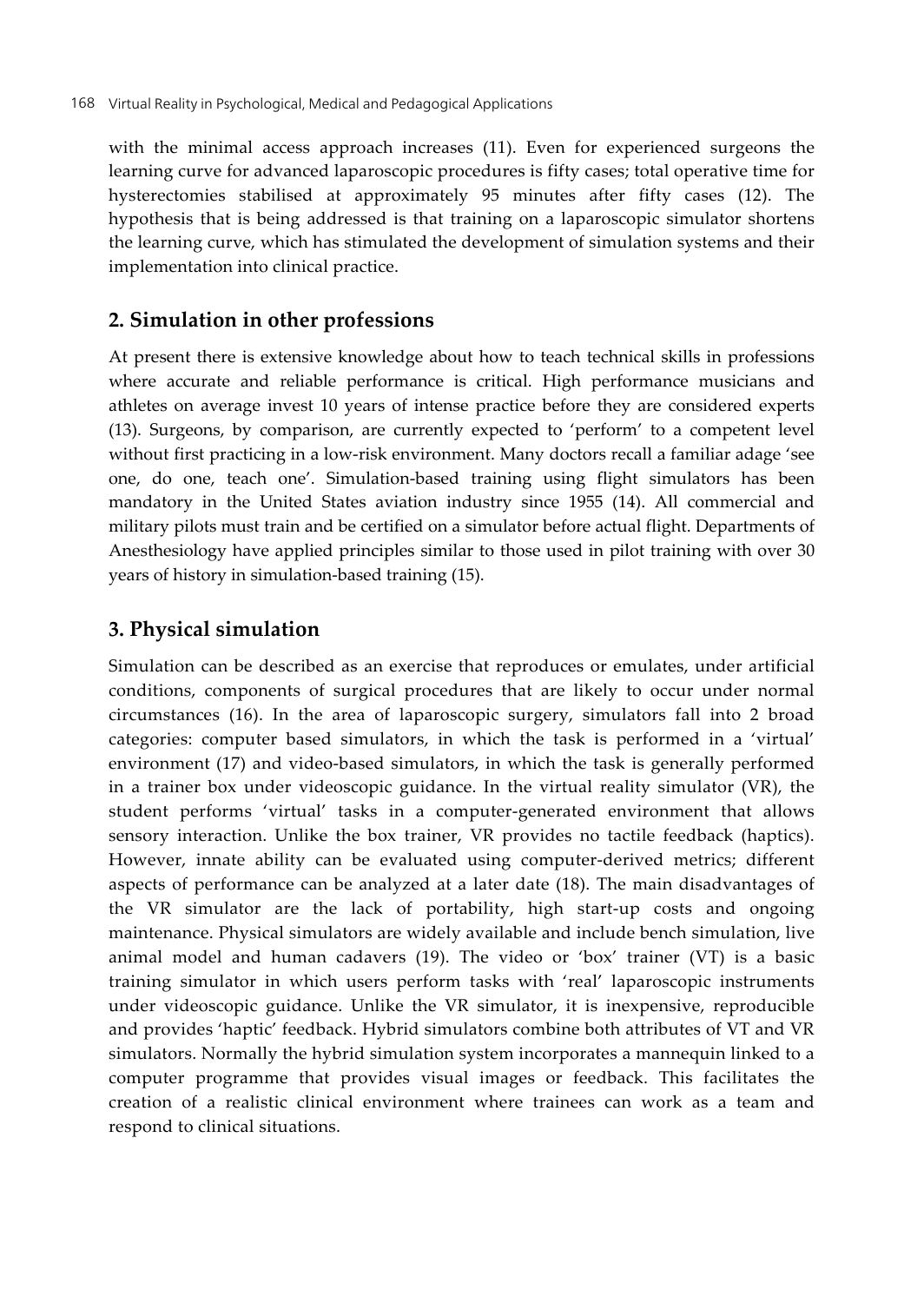# **4. Haptic technology**

Haptic technology, or haptics, is a tactile feedback system that generates tactile sensations to the user. This mechanical stimulation can be used to assist in the creation of virtual objects in a computer simulation, to control such virtual objects, and to enhance the remote control of machines and devices (telerobotics). Haptics has been incorporated into VR simulators without compelling evidence that it adds benefit to training. This is significant because this technology costs a considerable amount of money in both the initial purchase of the equipment and the ongoing maintenance. Thompson et al (20) investigated the incorporation of haptics in virtual reality laparoscopic cholecystectomy training. Thirtythree laparoscopic novice students were placed into one of three groups: control, hapticstrained, or non-haptics trained group. The study found that haptics does not improve the efficiency or effectiveness of VR laparoscopic surgery training. They concluded that haptics should not be included routinely in surgery training. The strength of the study was weakened by the high attrition rate; more than 50% in the study groups but less than 10% in the control group. This was attributed to the time commitment involved and the technical difficulty encountered by the participants. Although the incorporation of haptic technology increases the financial burden, no clear benefit with respect to training has been demonstrated (21,22). A systemic review (23) reported that although the majority of results show a positive advantage from haptic technology in MIS, interarticle consensus is neither absolute nor firm. Furthermore, the general level of evidence was poor (level 3b). More objective study results based on valid end parameters need to be obtained to reliably report the value of haptic feedback.

# **5. Future developments**

Telesurgery is a developing field for potential use in remote sites such as the battlefield and in space, once technology improves. Telesurgery will enable surgeons to operate on patients who are physically separated from them. Most of the research to date has been carried out on animals. A prototype telemanipulator has been used successfully to perform basic vascular and urological procedures in pigs (24). At present there is no role for the use of telesurgery in surgical practice due to the reliance on telephone line technology and telephone companies. Telesurgery will only become possible when surgery becomes digital with failsafe communications (25).

Another exciting area in laparoscopic surgery is the emergence of robotic assisted operations. The application of robotics provides surgeons with a remarkable threedimensional image. The surgeon is able to sit comfortably and perform operations without the risk of soft tissue strain and fatigue, a common occurrence in laparoscopic surgeons who regularly partake in complex and prolonged operations. The consoles and instruments are very sensitive to movement and the awkward motions of minimally invasive procedures can be translated into natural hand motions from a surgical workstation. However these machines are extremely expensive to buy and require a large amount to space to operate because of the sheer size of the robotic arms. Entire operating theatres are taken up by the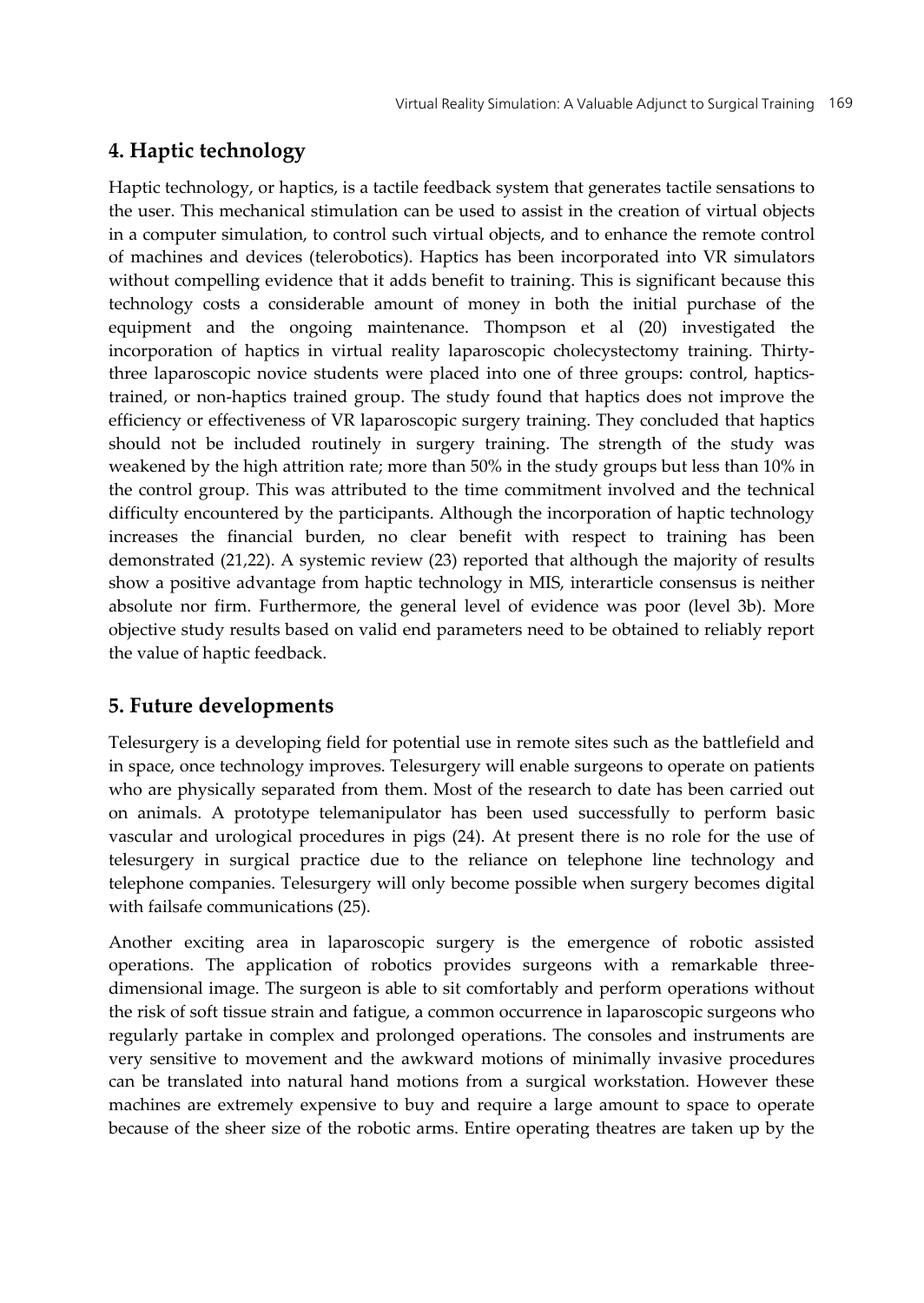enormity of these robots. There are also some practical limitations, including not being able to change the position of your port sites once the operation has started.

These developments in surgical technology will influence and develop current practice. As these new technologies are validated there will be a new richness to surgery that will require even more surgical skills and training. The practice of surgery will not be replaced but will change and evolve. As a surgeon, the challenge is to be aware of the opportunities, rigorously evaluate the technologies and be willing to change if evidence-based outcomes demonstrate a clear benefit for the patient (26)

# **6. Simulation in surgery**

Operative skill is a mixture of knowledge, clinical judgment and technical skill. As traditional surgical techniques are being replaced by minimal access approaches, surgeons in training need to adapt to this new technology. Minimal access surgery presents new challenges to the trainee surgeon such as operating in a 2-dimensional environment, reduced tactile feedback, new instrumentation and the 'fulcrum' effect (27). Fortunately minimal access surgery is amenable to simulator training and the benefits of simulator training are numerous. Laparoscopic simulators provide a safe, protected, unhurried environment where trainees can operate independently. Tasks can be presented consistently allowing the development of laparoscopic skills irrespective of prior surgical experience, sex or age (28). Laparoscopic skill can be measured on a simulator and performance improved with practice (most of this improvement was a result of speed rather than accuracy). The effect of repetition on performance overall and for each task individually was highly significant, confirming the simulator model as a valuable practice tool (29).

# **7. Acceptance of surgical simulation**

Simulation-based training is becoming widely available to help trainees develop sound technical skills before they practice on real patients. Although it provides a nonthreatening, controlled environment, it is not being widely accepted into current clinical practice. An important issue is how to create optimal conditions for integration of simulators into the training curriculum. The willingness of twenty-one surgical residents to train on a voluntary basis was surveyed. Access was unrestricted for a period of 4 months, following which a competitive element was introduced. Free unlimited access to a VR simulator, without any form of obligation or assessment, did not motivate surgical residents to use the simulator; introducing a competitive element had only a marginal effect. The majority of residents (86%) stated that 'lack of time due to high working pressure' was the most important reason for not using the simulator. Therefore, the acquisition of expensive devices is probably only effective if it becomes a compulsory part of the training curriculum (30). Recent studies stated that trainees prefer video box trainers to virtual reality, citing better visualization and tactile feedback that made video box trainers more realistic; it should be the first choice if only one trainer was allowed (31,32).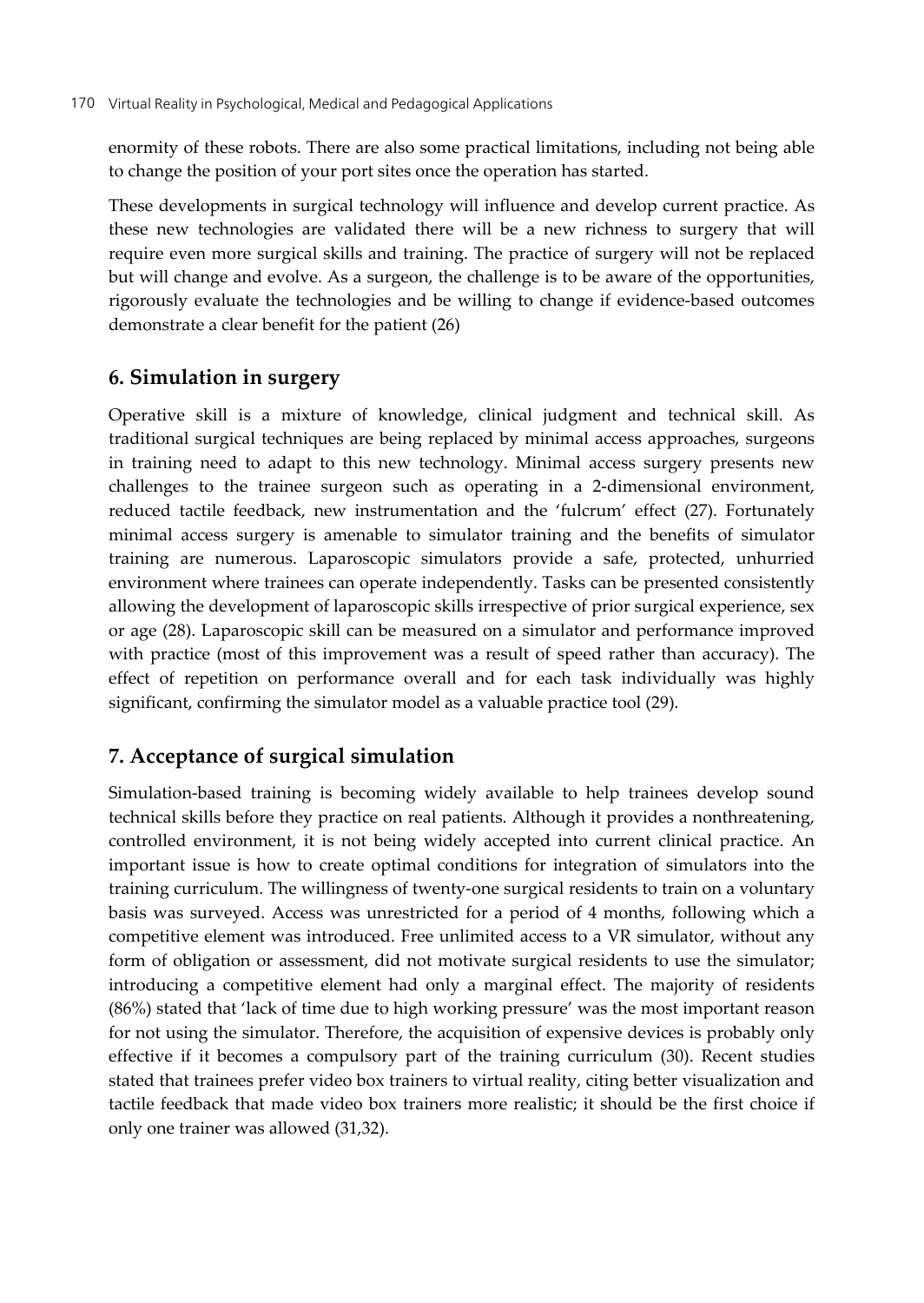# **8. The evidence for computer-based simulation**

Virtual reality simulation allows trainees to interact efficiently with three-dimensional, deformable, computerized databases in real-time, using their natural senses and skills (33). Their application is more evident in laparoscopic as opposed to 'open' surgery. Surgical simulation provides the appropriate environment where very complex surgical procedures can be broken down into several simple tasks with the opportunity for mass and deliberate practice. Multiple repetitions of a skill, such as laparoscopic suturing, are needed to acquire the necessary hand eye coordination and muscle memory. There is evidence that computer-based surgical simulation leads to improved performance in complex laparoscopic tasks like suturing (34). This leads to decreased task completion time and increased accuracy. An important advantage of computer-based simulation is its ability to generate out-put data which reflects competence of the trainee and can be used for performance assessment.

A meta-analysis by Haque and Srinivasan (35) analysed 16 prospective and randomized studies for the effectiveness of VR simulation. The author's goal was to evaluate the effectiveness of surgical simulation and to assess the validity of current simulation. The authors found that surgical simulation was not superior to standard 'Heilsteidan' training methods. Their work suggested that training in VR simulators lessens the time taken for a given surgical task and clearly differentiates between experienced and naïve surgeons. However the authors sited several systematic problems as potential reasons for the failure of studies to show significant advantages of simulation technology including small sample sizes, low statistical power, lack of accepted validity measures, non blinded assessors and poor funding.

A recent Cochrane Review (36) of randomized, controlled trials investigated the effectiveness of simulation-based training interventions. The authors felt that until standards are adopted for establishing and reporting performance evidence from rigorous psychometric assessment instruments, the literature examining the efficacy of simulationbased surgical training will be limited. Although research of higher methodological quality is needed, the evidence would suggest that VR training improves standard surgical training with preliminary data supporting the concept that these skills translate into more effective operating room performance (17). A study by Larsen et al (37) showed that criterion based procedural training using a virtual reality simulator can help compensate for reduced working hours by bringing trainees to a higher level of performance more quickly.

# **9. Computer-based versus video box trainers**

There is currently no universally accepted or recommended single model for laparoscopic simulation (38). Video box trainers seemed to be equally efficient as virtual reality simulators (39,40). In the systemic review by Sutherland et al (41), including 30 RCTs (760 participants), individuals trained in VR performed better than no training. The effect was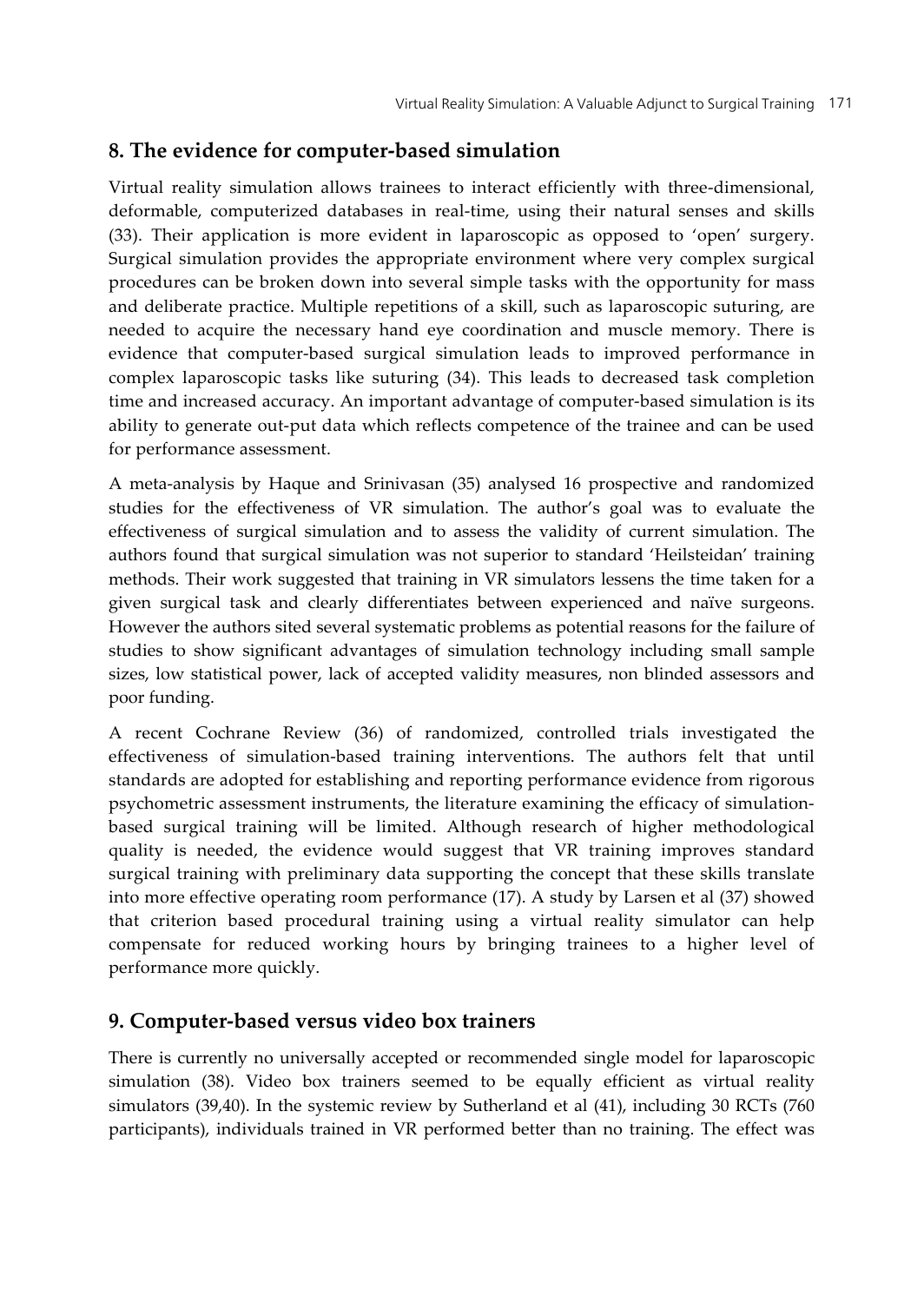less marked when compared with standard laparoscopic training; VR vs. VT no conclusive results. The Cochrane review by Gurusamy et al (42) that included 23 trials concluded that VR training can supplement standard laparoscopic training, and it is as least as effective as VT.

Youngblood et al (43) randomly assigned 46 surgically naïve medical students to three groups: tower training, VR (Lapsim) and the control group. The time and accuracy of three laparoscopic tasks in a living animal model were assessed; four experienced surgeons evaluated performance. Trained groups performed better compared to the control group but not for all outcomes measured. The authors reported that surgically naïve medical students (n=46) trained on a VR simulator performed better on three of seven outcome measures during live surgical tasks in a porcine model as compared with those trained with a box trainer (time, accuracy and global score; p<0.05).

Although training on both VR and VT effectively improves psychomotor skills, a trend towards greater improvement was found with the MIST VR that was transferable to the OR. Fifty surgical trainees were randomized to either a VT or VR trainer. The effect of task training was assessed via a pre- and post-test assessment on VT, VR and intraoperative assessment during laparoscopic cholecystectomy. Although both groups improved, operative performance improved only in the VR group (p<0.05). Furthermore, the VR group performed significantly better when tested on VT tasks suggesting that skills developed on one system appear to be transferable to the other modality (32).

The systemic review by Gurusamy et al (36) examined whether virtual reality training can supplement or replace conventional laparoscopic surgical training in trainees with little or no experience. Results were reported separately for trainees with no laparoscopic experience and for those with limited experience. The review included 23 randomised, controlled trials (612 participants). Four trials compared VR with VT, 12 trials compared VR with standard laparoscopic training (SLT), four trials compared VR, VT and no training and three trials compared different methods of VR training. Generation of allocation sequence, allocation concealment, blinding and follow-up were examined. Three trials that had adequate methodological quality in all four components were considered to have a low risk of bias. Five different parameters were examined in the VR vs. SLT group (limited laparoscopic experience) namely patient outcome, operating time, error score, composite score and economy of movements. Operating time was statistically significantly shorter in the VR group in two trials; five trials reported a statistically significantly lower error score in the VR group. Although there were methodological flaws with the majority of trials included, the author reported that virtual reality decreased time, decreased errors and increased accuracy compared with no training. The authors concluded that the advantages of VR over VT are not as evident as for VR over standard training. Virtual reality training should supplement standard laparoscopic surgical training. Common problems in studies to date include lack of universally agreed metrics, a variety of simulators, differing skill levels of participants, and small sample sizes. Despite this, most studies are in keeping with the positive impact of laparoscopic surgical simulation.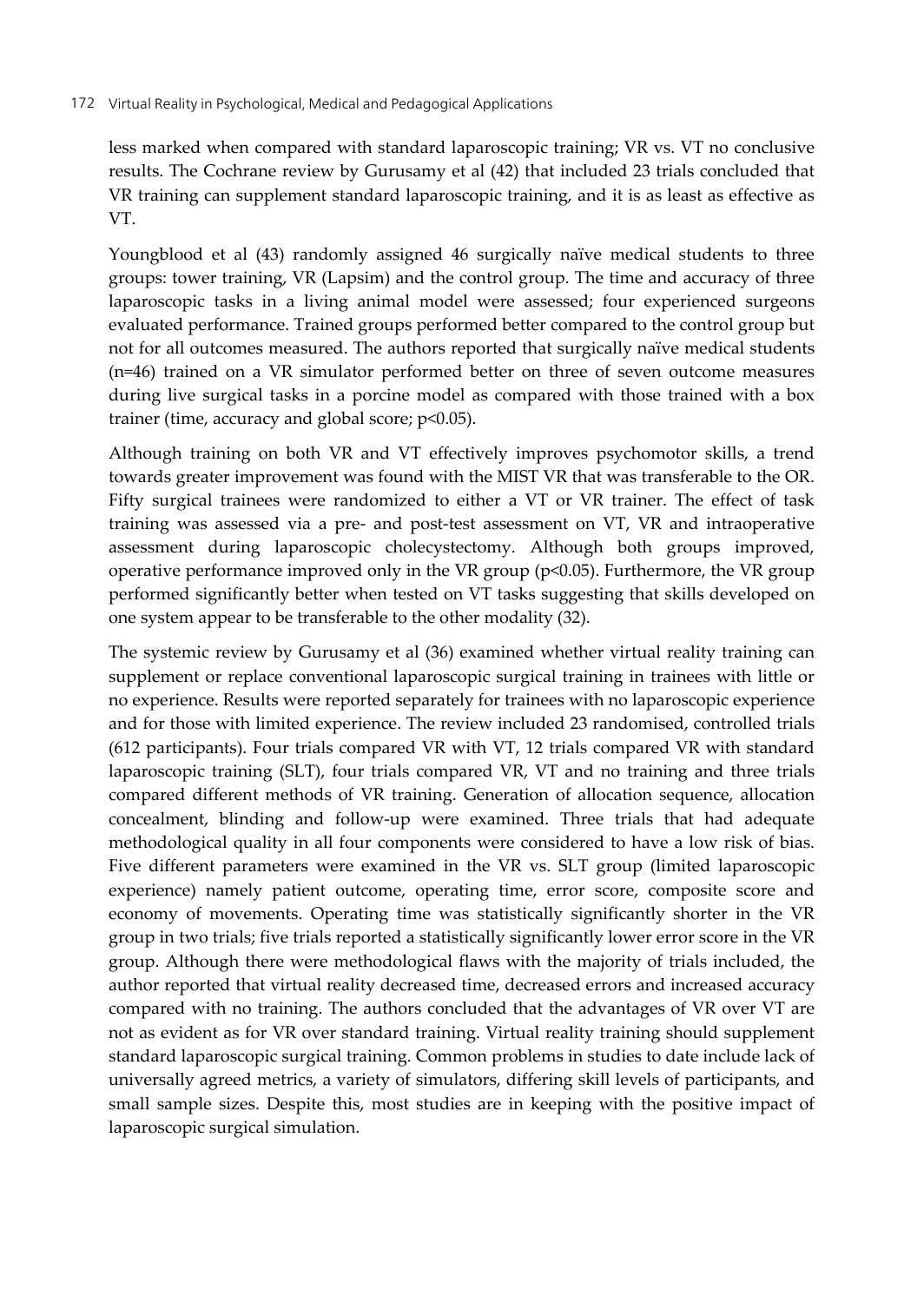An important consideration in our era of financial restraints is the consideration of cost of surgical simulation. The hospital administration needs to be convinced that simulation will be cost effective before funding is made available. The main consideration is whether the low-tech, inexpensive video box trainer is as good as the considerably more expensive virtual reality trainer with the ability to provide haptic feedback for continual assessment? In a study performed at the University of Toronto (44), urology trainees were randomized to three types of training to extract a urethral stone. The first group received detailed instructions only, the second group was trained in a high fidelity virtual reality model and the third group was trained on a low-tech model using Styrofoam cups and straws placed in the anatomical orientation of the normal bladder. All participants were subsequently tested on the VR fidelity video endoscopic trainer. The two groups with hands-on teaching on either trainer did better than the group who received instructions only. Training in the low fidelity model conferred as much benefit as training on the high fidelity model. This evidence was backed up by a study performed by Goff et al (45) with respect to assessment of hysteroscopy skills; assessment in the low-tech trainer was actually better than assessment in the expensive virtual reality trainer.

## **10. Transfer of training**

The main goal of any training method is the positive transfer of skills to the operating room. So does laparoscopic simulator training translate into improved operative performance? High-grade evidence on the effect of virtual reality simulator training on real operation performance was limited until now. The evidence that simulation training actually translates to improved surgical skills in the operating room is increasing and several studies now prove that laboratory based training improves surgical skills. Two studies compared simulator training and concurrent operating room performance in the porcine model (46,47). Grantcharov et al (46) assessed fourteen residents on an animal model with pre- and posttraining on a VR model. The study demonstrated that in vitro scores for VR tasks are comparable to performance during operations on living animals. Although sample size was small and assessors were not 'blinded', the study suggests that the computer model shows promise as an aid to evaluate and assess trainee surgeons. Good correlation was found between performance in MIST-VR and cholecystectomy. A later study by Seymour et al (48) was one of the first studies to demonstrate a significant improvement in OR performance of residents. In a prospective, randomised, blinded study, sixteen surgical residents were randomized to VR training plus standard laparoscopic training (SLT) or control (SLT only). The training goal for the residents in the VR group was to perform as well as four experienced surgeons on the 'manipulate and diathermy' task on two consecutive trials. The assessors were blinded to training status. Gallbladder dissection was 29% faster in the trained group. The authors concluded that use of VR significantly improved OR performance of residents during laparoscopic cholecystectomy. The above evidence is also supported by Reznick et al (15) who showed that VR training significantly improves a resident's ability to perform a laparoscopic cholecystectomy with a reduced rate of errors, higher economy of movement scores and faster dissection than residents with no training.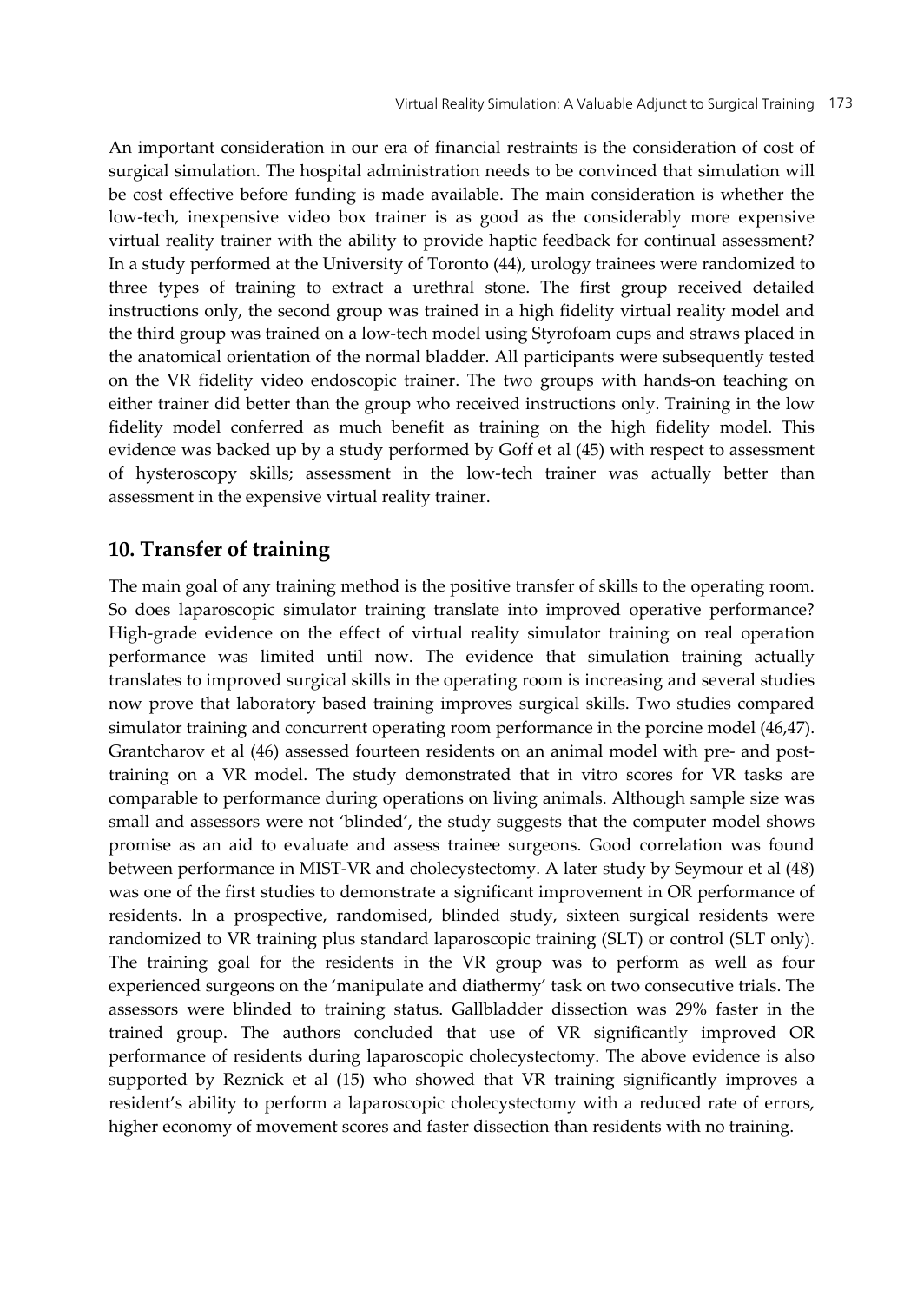There have also been studies in gynaecology training programs that show laboratory-based training improves technical skills in a clinical setting. A core curriculum of intensive video laparoscopic skills training improved not only technical but operative performance among residents A prospective randomised trial by Coleman & Muller (49) recruited obstetrics and gynaecology residents (skills cohort, 11; control cohort, 7) to laboratory based training for laparoscopic salpingectomy for treatment of ectopic pregnancy, compared to routine surgical training in residency. The aim of the study was to determine the effect and validity of an intensive laboratory-based laparoscopic skills training curriculum on operative proficiency. Study components included a baseline questionnaire, video skills testing, intraoperative skills assessment and resident skills perception. The residents that were assigned to a laboratory based skills curriculum had significantly higher ratings when performing a laparoscopic salpingectomy on patients. This study demonstrated that a shortterm intensive laboratory-based video laparoscopic skills curriculum could translate into better individual operative proficiency. Banks et al (50) randomly assigned residents to a laboratory based surgical curriculum to teach laparoscopic tubal ligation versus routine surgical training. At baseline there were no differences in skills between the two groups. After completion of the curriculum, facility members blinded to the knowledge of which training the resident had received, assessed all residents in the operating room as to their ability to perform laparoscopic tubal ligation. Residents assigned to the simulation training obained higher scores compared with the control group.

There is also good evidence to support the positive transfer of surgical skills after training with VR simulation. A recent study by Larsen et al (37) proved that skills in laparoscopic surgery could be increased in clinically relevant manner using proficiency based virtual reality simulator training. These researchers performed a prospective, randomized, observer blinded, controlled trial. A group of junior gynaecology registrars were divided into a control group and an intervention group (trained to proficiency on a VR simulator). The intervention group was given seven hours of training outside the normal service setting and was found to perform their first laparoscopy on a patient up to intermediate level (20-30 cases). The control group performed at a novice level (0-5 cases) and took twice as long to complete the procedure. The results showed that the performance of novices was increased to the level of intermediate experienced laparoscopists and the operation time to complete the task was halved. They were able to show that VR training in laparoscopic salpingectomy, compared with standard clinical education, was associated with a clinically important improvement of operative skills during the actual procedure. The learning curve in the OT was also shorter. By using simulator training it might be possible to bypass the early learning curve, which is known to be associated with a higher number of complications. These results also show that criterion based procedural training on a VR simulator can help compensate for reduced working hours by bringing trainees to a higher level of performance before they start training. They concluded that simulator training should be considered before trainees carry out laparoscopic procedures. This is possibly the first well-designed trial to show benefit from simulation in surgical training, and therefore has huge implications for the future.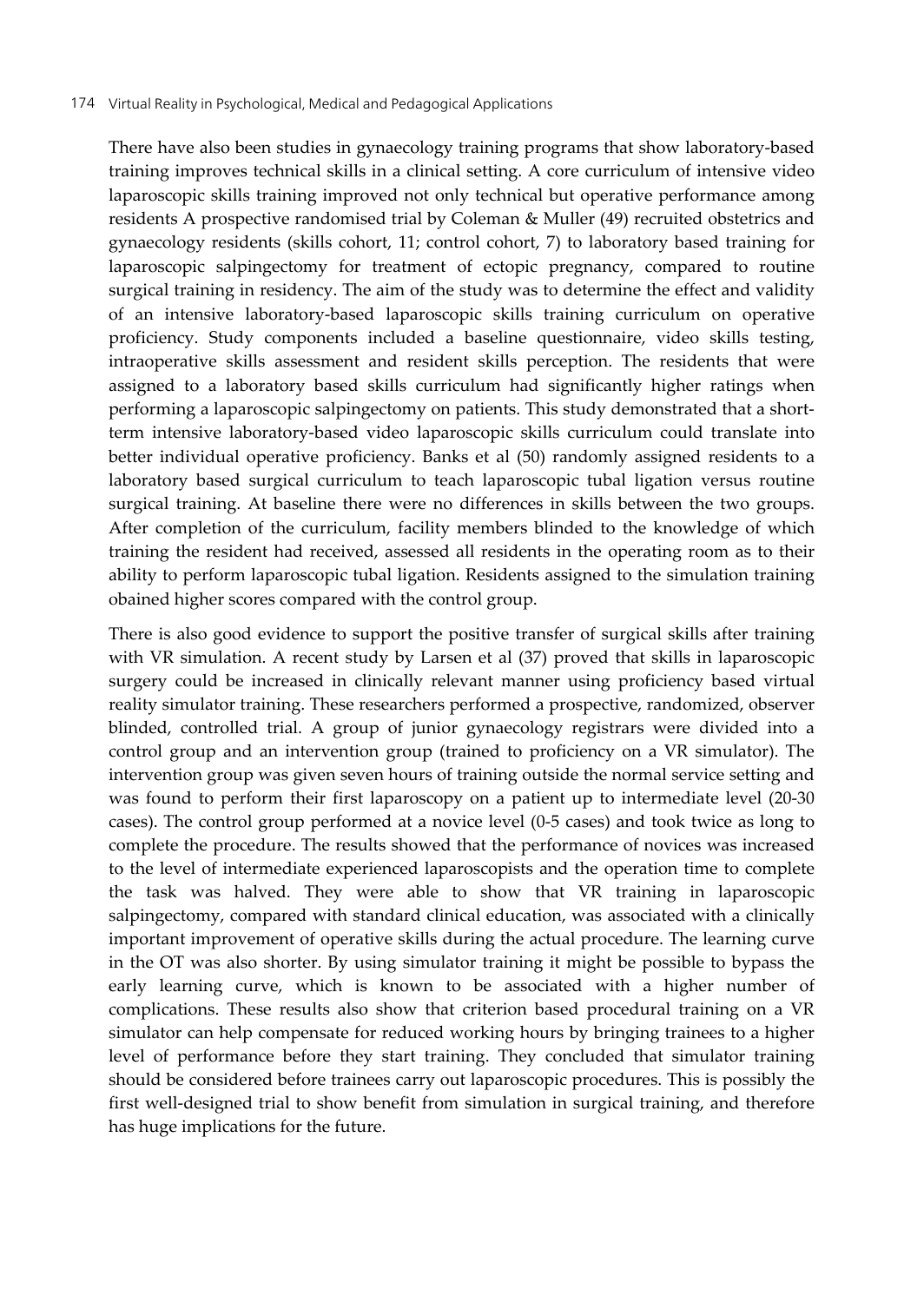Recently there have been a few structured reviews published which appraise the current value of simulation, their incorporation into the surgical curriculum and aim to address the question regarding positive transfer of skills (19,35,41,42,49,51-53). A systemic review by Sturm et al (51) attempted to determine whether skills acquired by virtual-reality training are directly transferable to the operative setting. Eleven studies were included; ten RCTs and one non-randomised comparative study. In most cases, simulation-based training was in addition to normal training programs. In conclusion, there is an overall positive effect of simulation-based training on the actual OR performance, although for some parameters transference was not demonstrated. Other systemic reviews have shown that there is a positive transfer of skills from the 'simulated' to the 'actual' operating environment, but only for certain surgical procedures (cholecystectomy, colonoscopy and sigmoidoscopy). A recent systemic review concluded that VR training improves standard surgical training (36) with preliminary data supporting the concept that these skills translate into more effective operating room performance (17,50). The methodologies were flawed weakening the strength of the conclusion.

## **11. Practice distribution**

Practice distribution refers to the schedule of practice that a trainee is given. 'Distributed practice' refers to a practice schedule in which periods of training are interspersed with rest periods; 'massed practice' refers to a continuous block of uninterrupted training (54,55). With regard to the effectiveness of laparoscopic simulator training, it is unclear whether it is preferable to undergo 'distributed' training or 'massed' training. Metaanalytic reviews indicated that distributed training resulted in better retention of motor skills than massed training, although this difference was dependent on the tasks trained (56). MacKay et al (55) examined the effect of practice distribution in the medical setting. Forty-one novice subjects were randomised into one of three groups to train on a VR simulator. Group A trained for 20 min continuously (n=14), group B trained for 20 min in 5 min blocks (n=14) and group C trained for 15 min in 5 min blocks (n=13). Post training, all groups had a rest followed by a retention test. The authors reported that distributed endoscopic training on MIST VR, with short breaks, was superior to continuous training within one single day ( $p=0.023$ ), as determined by the retention test. A later study randomly assigned students with no endoscopic experience to distributed VR training on three consecutive days  $(n=10)$  or distributed training within 1 day  $(n=10)$ . The training involved 12 repetitions of three different exercises in three differently distributed training schedules. All students performed a post-test on a VR simulator seven days after training; three technical parameters were measured. The group with training over several days performed faster (p=0.013), with the same number of errors and instrument path length used suggesting that 'rest' results in better consolidation of skills (54). It would appear that distributed training is more effective than massed training, and over several days rather than training on one day, potentially having implications for workshop based programmes.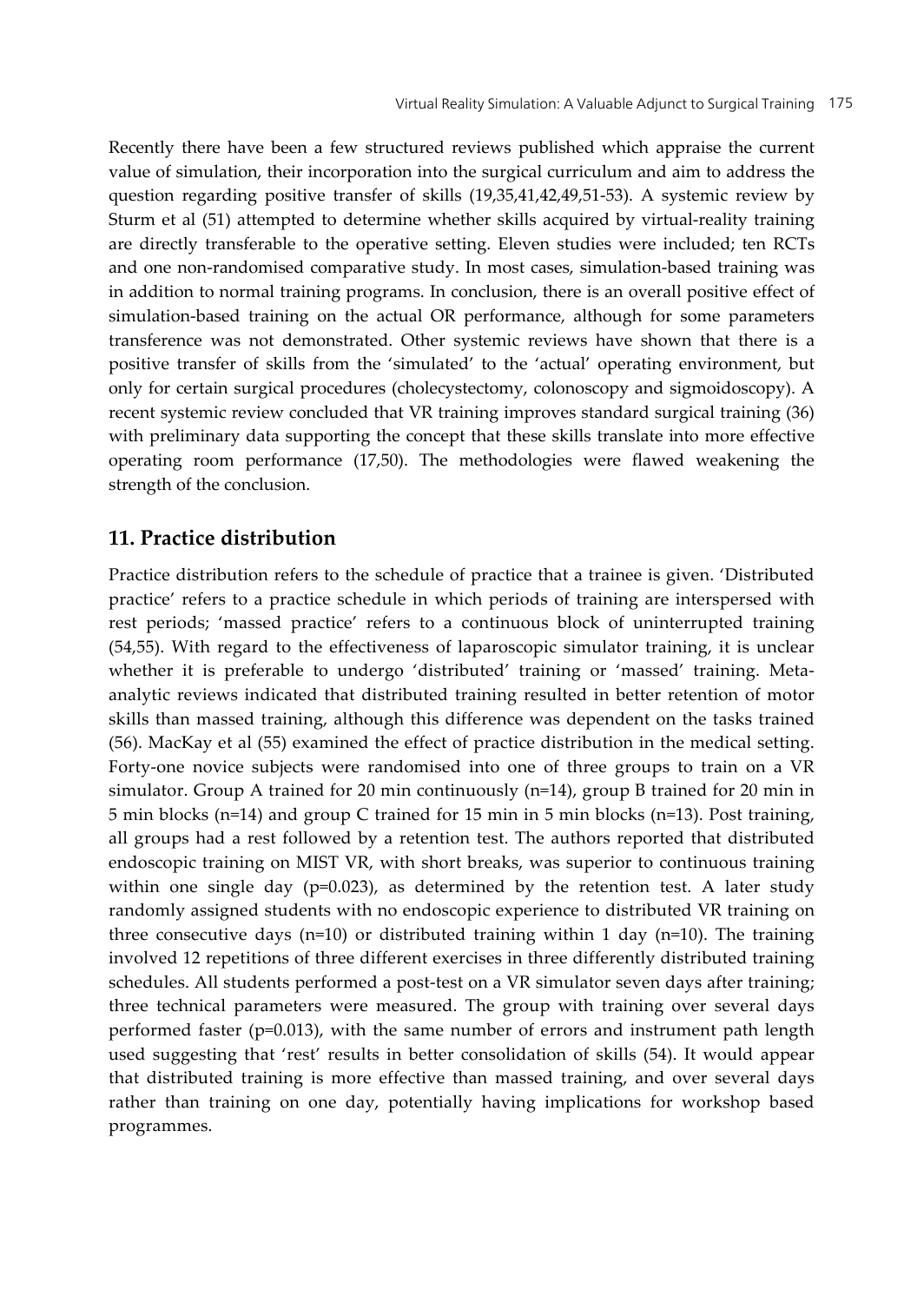# **12. Training methods**

Harold et al (57) compared two methods of instruction in a randomised fashion for the teaching of laparoscopic intracorporeal knot tying. The intervention group in this study received instruction by lecture, video, and individual proctoring, which was compared with instruction by manual alone. The intervention group performed better than the control group in this study. Participants in the intervention group had the advantage of not only better understanding through the use of video, but also the advantage of practice and proctoring, which allowed their understanding to be translated into performance.

Other recent randomised trials further reinforce the point that conceptual understanding and technical performance are both important elements of laparoscopic proficiency. Stefanidis et al (39) reported that a combination of video tutorials and limited feedback were the most efficient way to reach proficiency in a laparoscopic suturing curriculum. Korndorffer et al (58) reported that participants who received video and practiced performed better than those who received instruction by video alone. Leung et al (59) tested the efficacy of video as an educational tool in laparoscopic training. This RCT compared text versus video alone for a laparoscopic procedure. The results showed that video is superior to text alone for achieving quicker and better understanding and greater competency at performing laparoscopic tasks.

Snyder et al (60) randomised 36 medical students into independent or proctored training groups (n=18); no significant differences in demographics. Simulator proficiency was reached after a median of eleven hours of training (range 6-21 hrs.). Trainees in the independent group achieved proficiency with significantly fewer hours of training (HR 2.62; 95% CI, 1.01-6.85; p=0.048). The authors concluded that for proficiency-based VR simulator training, an independent approach was just as effective and potentially less time consuming for trainees than a proctored approach.

# **13. Skill retention**

It is widely accepted that laparoscopic skills improve after simulator training, however little is known regarding skill retention. Surgical competency depends on a combination of procedural knowledge and skill retention. A meta-analysis found that performance decay increased with longer retention intervals; a 92% skill loss at one year was documented (61). More recently, Maagaard et al (62) looked at two groups (novices and experts) who performed 10 sessions on the LapSim VR. Assessment of skill was based on time, economy of movement and error. The authors reported that, although novices showed retention of skills after 6 months, after 18 months, laparoscopic skills had returned to pre-training levels. Sinha et al (63) documented the retention of motor skills over time in 33 surgical residents who trained to established criteria (and passed an exam) on seven technical skills on a VR. Six months after training the residents underwent repeat testing. At retest, significantly more residents failed clip applying and cutting tasks (p<0.05). In failed tests, instrument and tissue handling skills deteriorated more than the speed with which a task was completed. Evidence of skill retention was present for some but not all tasks. Fine motor skills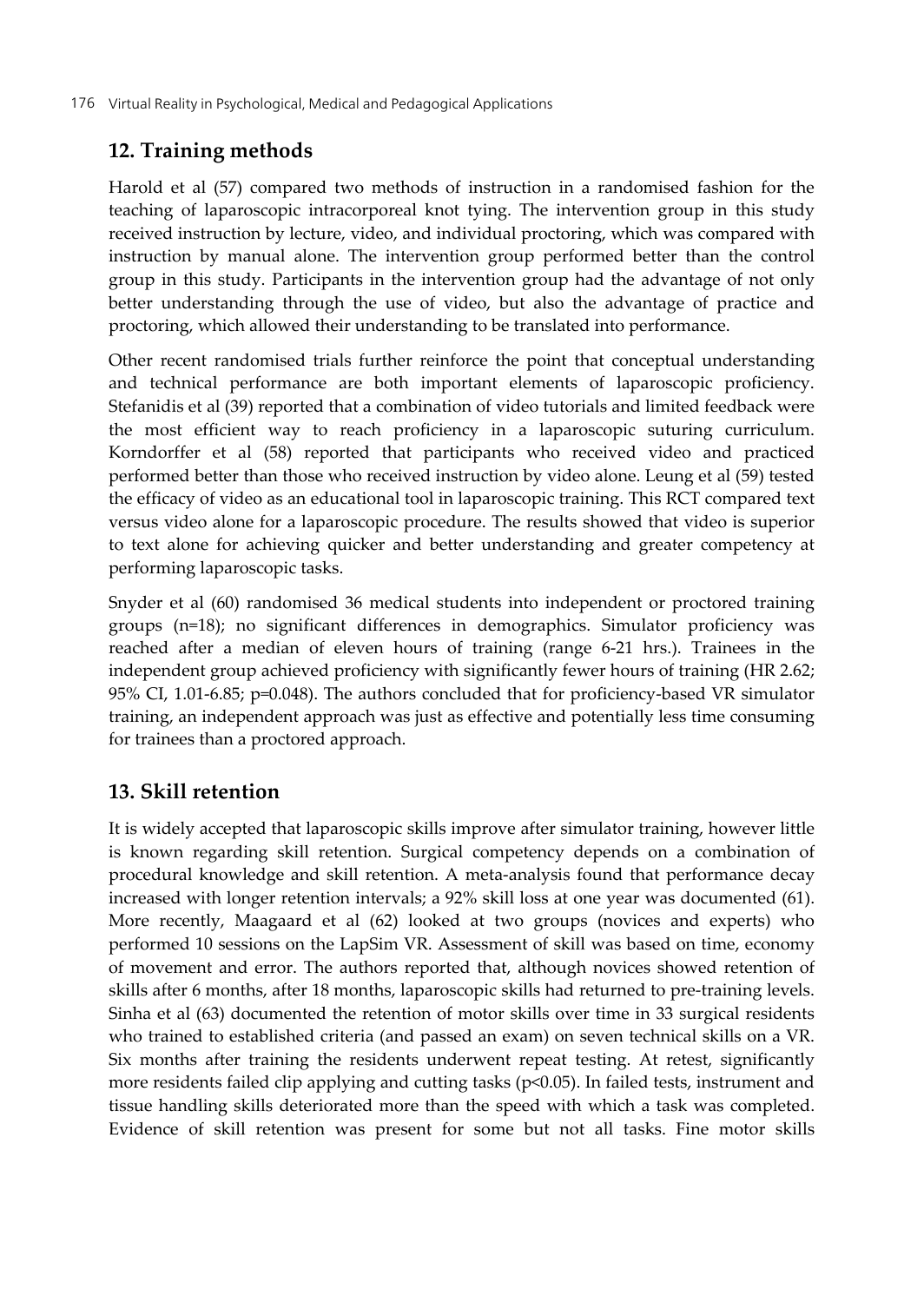deteriorated more than skills needed for easier tasks. Residents were less likely to fail with increasing experience. Stefanidis et al (39) noted that there was a paucity of literature on skill retention and comparison of the durability of skill between VR and VT simulators. Fourteen surgical residents of varying levels were enrolled to train on VR and VT simulators until proficiency levels were achieved. VR scores were generated automatically and VT scores were based on completion time. Skill retention was evaluated by performing one task on both the VR (manipulate diathermy) and VT (bean drop) simulators. Skill acquisition was similar for both systems (Improvement:VR 59% vs. VT 56%). Despite an early performance decrement (VR 45% vs. VT 17%) the acquired skill persisted over a sevenmonth follow-up period. There was no correlation of skill loss with resident level, duration of training or any of the other parameters. The authors concluded that proficiency-based training on simulators results in durable skills, more so for VT than VR.

### **14. Assessment of Skills**

The variable anatomy and different degrees of difficulty in live patients makes consistent assessment of technical skills in surgical trainees difficult. Traditionally trainee surgeons have been assessed by an 'expert' colleague, a process which is subjective and potentially prone to bias. A 'gold standard' for OR performance does not exist. Although improvement in surgical skill is usually reported, the extent of the improvement is hard to quantify. Therefore it is difficult to establish the effectiveness of simulation. More recently, studies have demonstrated the value of VR simulators for providing an objective assessment tool (64-67). Smith et al (68) developed a skills assessment device (SAD) incorporating VR and VT technology to quantify both speed and accuracy during laparoscopic skill performance. Untrained subjects performed ten repetitions of a standardised laparoscopic task. Task time improved dramatically during the first three repetitions and then stabilised. However, accuracy continued to improve. The authors concluded that although the time to perform a laparoscopic task improved more quickly than the accuracy of task completion, time alone is poor indicator of technical skill as it fails to account for the more protracted learning curve for accuracy. In their opinion, time was not a sufficient measure of proficiency.

Faster completion of a task does not presuppose accurate performance of the task (61,69). Both safety and accuracy need to be considered when assessing technical skills. Although a fast surgeon is not necessarily a safe surgeon, the idea that experience is related to greater efficiency of motion has face validity. Twenty-four subjects, with varying level of experience, were divided into three groups (naïve, junior, expert) depending on the volume of surgical experience. The results indicated that the 'time-error' scores are a valid measure of performance and improved significantly from baseline to final iteration in all groups. On all tasks, the 'expert' group performed significantly better than the naïve group (64). Furthermore, shorter times are indicative of familiarity and confidence with the instruments (28). Hyltander et al (70) found that students who performed tasks accurately also needed the least time. A technically skilled surgeon is one who executes a task quickly, is economical in movements as well as being precise (33). Studies have shown that performance, measured by either a subjective rating or time on a task, improve with practice (29,71,72).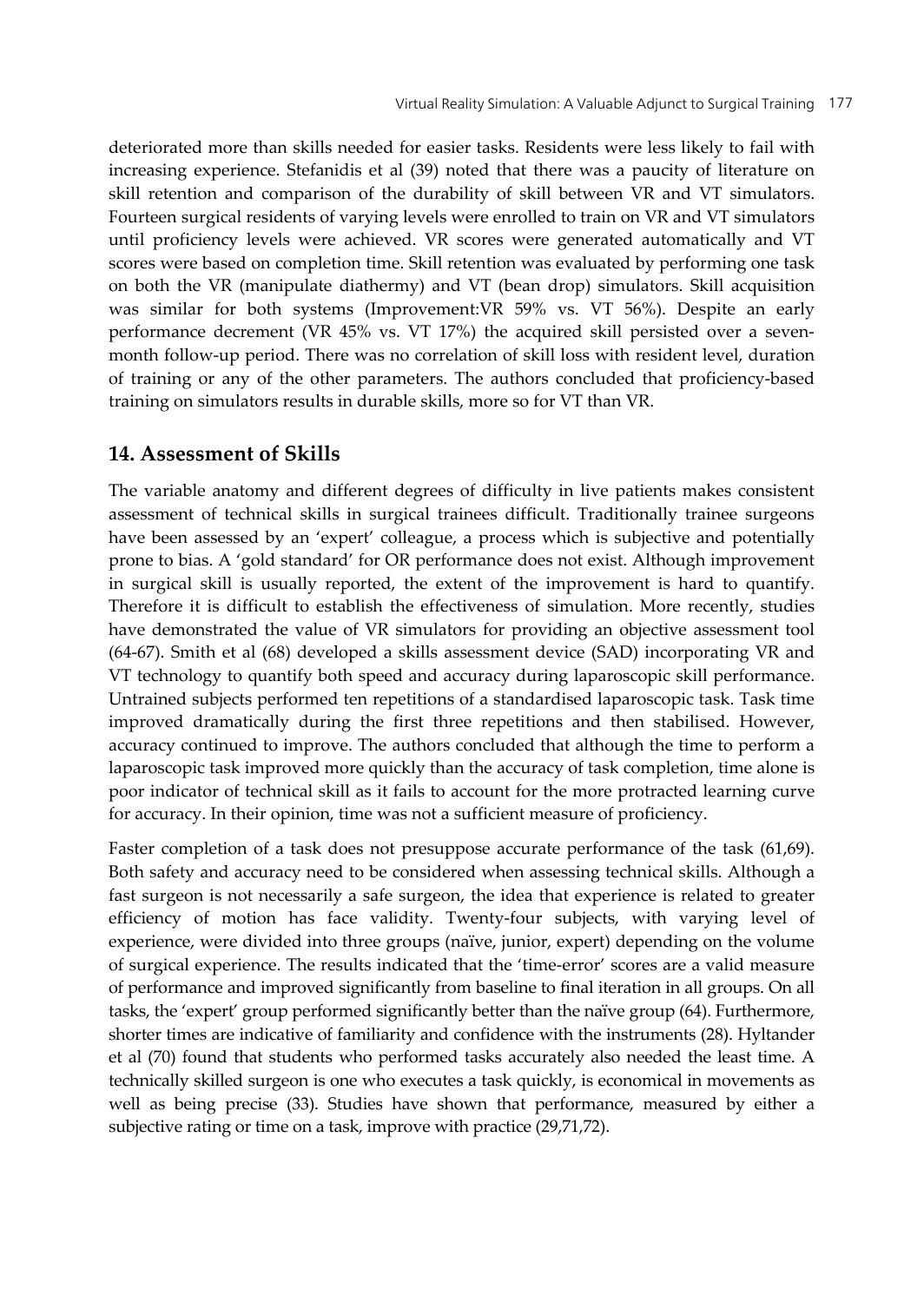# **15. Factors predicting performance**

In laparoscopic surgery it is important to develop the ability to use both hands equally well. Many basic laparoscopic skills demand dexterity in both hands for successful completion of the task. Powers et al (73) assessed whether hand dominance had any effect on performance in a laparoscopic skills curriculum. Twenty-seven surgical residents underwent a four-week laparoscopic skills curriculum with pre- and post testing on six tasks during weeks one and four. During week two and week three, residents attended proctored practice sessions. The authors concluded that participation improved overall performance. The left-handed surgeons demonstrated better initial performance, but post-test comparison showed no difference.

Grantcharov et al (74) assessed impact of gender, hand dominance and computer games experience on psychomotor skills demonstrated with a VR simulator. Male surgeons were faster; no significant difference between genders in the number of errors and unnecessary movements was noted. Right-handedness was associated with fewer unnecessary movements. Computer game users made fewer errors than non-users. In a study by Derossis et al (29), forty-two surgeons viewed an introductory video, and then were tested performing seven laparoscopic tasks. Performance was measured using a scoring system rewarding precision and speed. Each candidate repeated all seven tasks and was rescored. Significant predictors of overall performance were level of training (p=0.002), repetition (p=0.0001) and interaction between level of training and practice (0.001). Construct validity was demonstrated by measuring significant improvement in performance with increasing residency training, and with practice.

As well as dealing with the stress of live operating, surgical trainees have to deal with many other stressors including unfavourable working patterns, sleep deprivation, large volumes of work and time pressures, concerns about patient outcomes, surgical emergencies or complications, team challenges, miscommunication and so forth. Andreatta et al (75) demonstrated that simulation provides an opportunity for trainees to manage stress in practice. They observed 27 medical students completing tasks using a laparoscopic simulator under two conditions; direct observation (stressor) and unobserved (no stressor). A simple stimulus of an evaluator observing the completion of a task incurred a stress reaction in terms of elevated heart rate and increasing performance errors. This has implications for training and assessment in the simulated context in that stressors imposed on the learner in a simulated environment may help support the acquisition of stress management skills that are necessary in the applied clinical setting. Exactly how these stressors influence surgical performance is not well understood, but simulation could be used to teach the trainee how to manage stress by developing coping mechanisms early in their training.

A primary aim for trainees is to practice skills in a safe and non-threatening environment. Evidence is accumulating which demonstrates a positive learning curve and improved surgical skills after training on surgical simulators. The availability of surgical simulators means that they can be incorporated into the surgical training curricula, and enable learning curves to be consigned to skills laboratories, away from live patients. The implementation of laparoscopy into residency training is difficult to achieve because of time and financial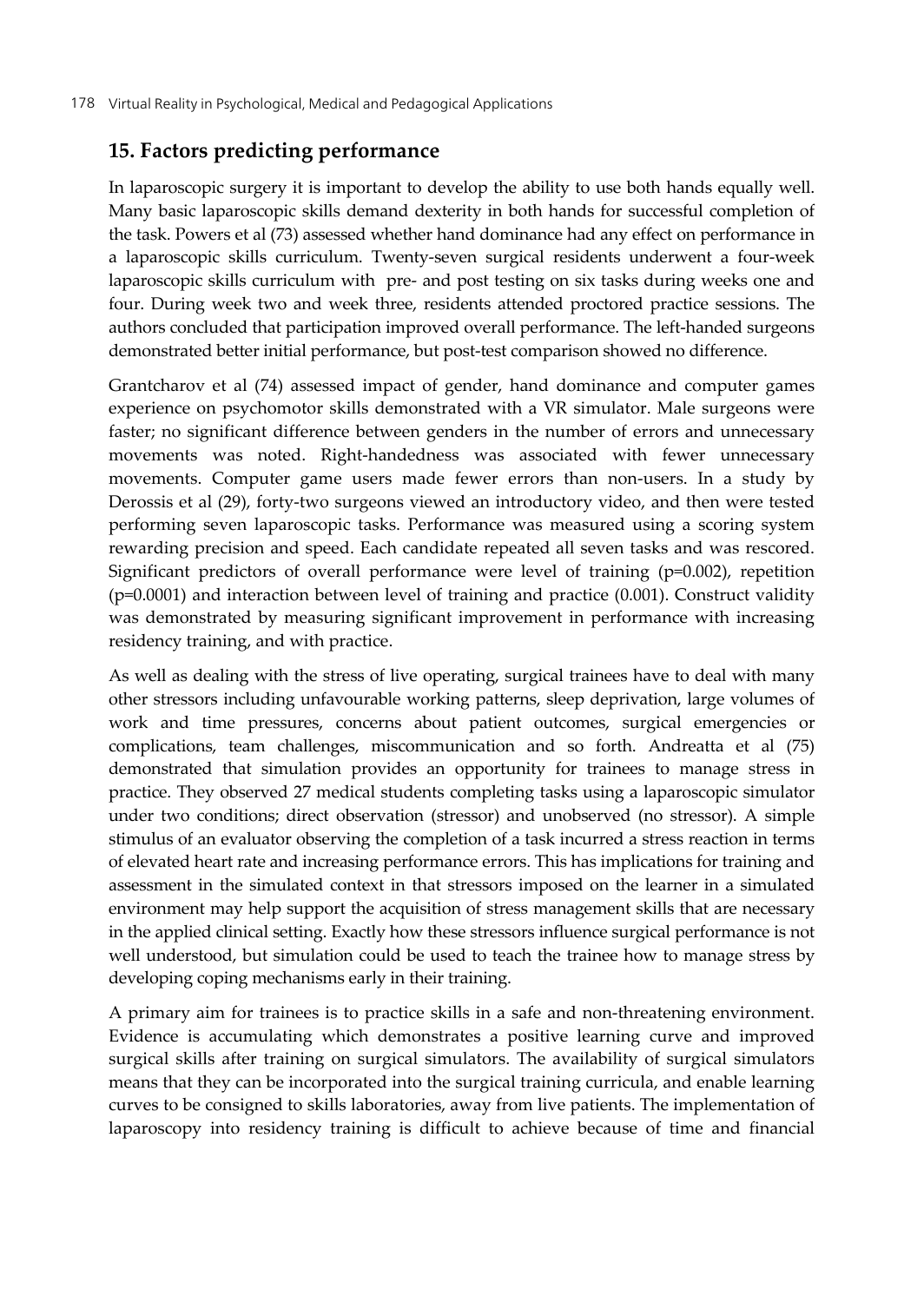constraints. However, the benefits of simulator training seem to be greatest for the most inexperienced surgeons, in acclimatizing to the 2D environment, new instrumentation and the fulcrum effect (76). This would suggest that the ideal time to introduce the concept of surgical skills training to trainees is during their surgical attachments as a medical student. Bearing in mind that simulation is an adjunct to, not a replacement for, traditional methods of training. Supervision and feedback are essential (77).

# **16. In summary**

Some studies support the role of VR in surgical skills training; others support VT and claim that a greater improvement in skills acquisition occurs. Other studies show no difference between the two methods. Overall it is unclear which method is superior. The bottom line is that research has demonstrated that practice in surgical simulators leads to improved performance. Furthermore, there is evidence to show that simulator training translates into improved operative performance, but in a limited number of procedures. Further good quality studies are needed to strengthen the evidence base in support of the various types of surgical simulation, and to establish to what extent simulation should be part of the surgical training program.

# **17. In conclusions**

The increasing popularity of MAS makes it imperative that junior doctors have ample opportunity to master basic laparoscopic skills. At present, despite three decades of development, MAS training is still rather primitive. Worldwide, surgical simulators are playing an increasing role in the training of junior doctors. Evidence is increasing on the nature of the acquisition of surgical skill through the use of simulators rather than the traditional approach. The optimal timing and means of acquiring and retaining these skills to ensure optimal transfer of skill to the operating room is unknown.

# **Author details**

Bernadette McElhinney *Department of Gynaecology, King Edward Memorial Hospital, Subiaco, Perth, Australia* 

Angela Beard *Department of Gynaecology, King Edward Memorial Hospital, Subiaco, Perth, Australia* 

Krishnan Karthigasu *Department of Gynaecology, King Edward Memorial Hospital, Subiaco, Perth, Australia* 

*School of Women's and Infants' Health, University of Western Australia, King Edward Memorial Hospital, Subiaco, Perth, Australia* 

Roger Hart

*School of Women's and Infants' Health, University of Western Australia, King Edward Memorial Hospital, Subiaco, Perth, Australia*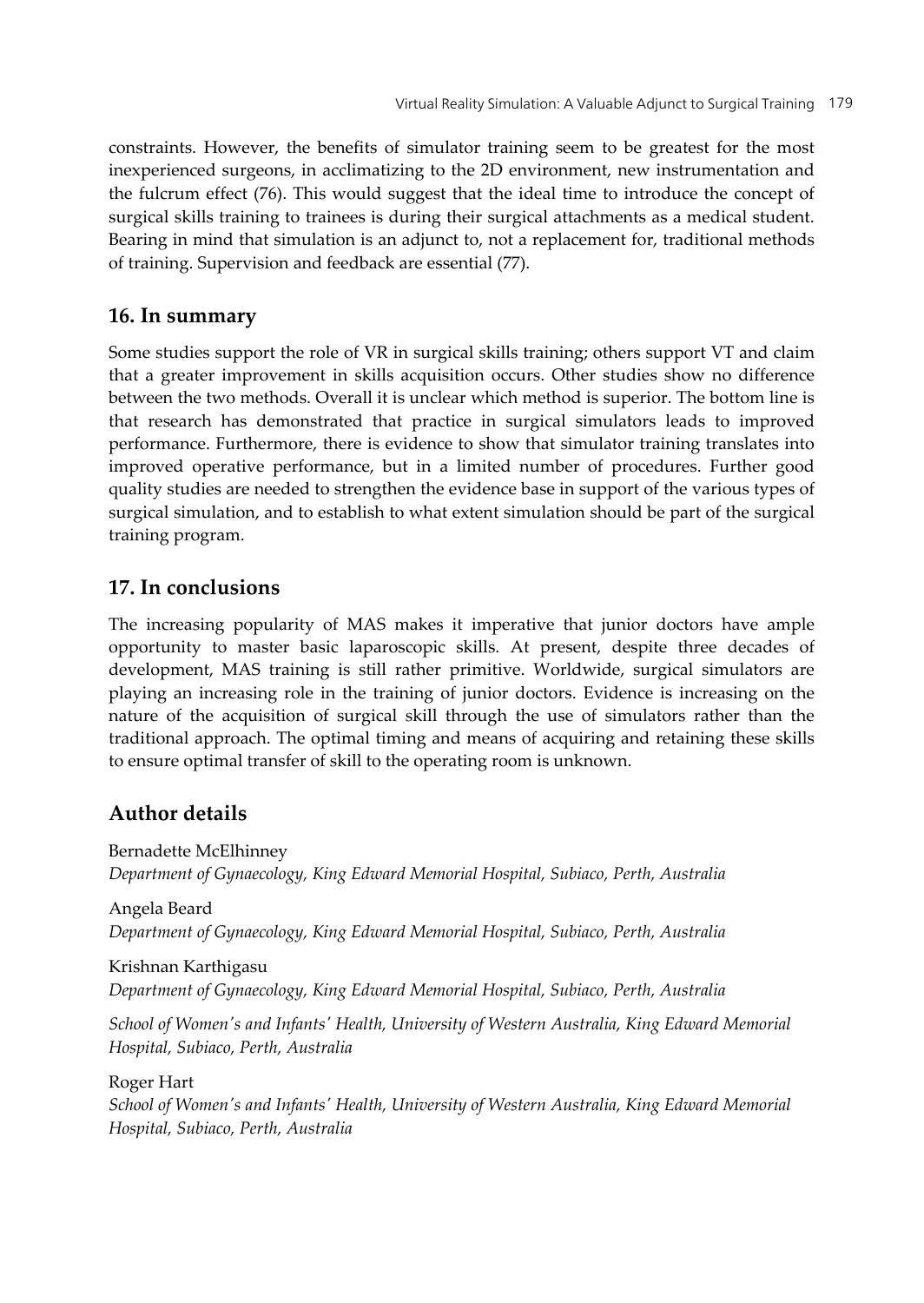### **18. References**

- [1] Davies RJ, Hamdorf JM. Surgical Skills Training and the Role of Skills Centers. British Journal of Urology. 2003;91:3-4
- [2] Halm EA, Lee C, Chassin MR. Is volume related to outcome in healthcare? A systemic review and methodologic critique of the literature. Annals of Internal Medicine. 2002;137:511-520
- [3] Rogers RM, Julian TM. Training the Gynecologic Surgeon. Obstetrics and Gynecology. 2005, 105; 197-200
- [4] Reznick RK. Teaching and Testing Surgical Skills. The American Journal of Surgery. 1993, 165;358-361
- [5] Shen C-C, Wu M-P, Kung F-T, Huang F-J, Hsieh C-H, Lan K-C, Huang E-Y, Hsu T-Y, Chang S-Y. Major complications associated with laparoscopic –assisted vaginal hysterectomy: ten-year experience. The Journal of the American Association of Gynecologic Laparoscopists. 2003;10:147-153
- [6] Chapron C, Cravello L, Chopin N, Kreiker G, Blanc B, Duboisson JB. Complications during set-up procedures for laparoscopy in gynecology: open laparoscopy does not reduce the risk of major complications. Acta Obstetricia et Gynecologica Scandinavica. 2003:82;1125–1129
- [7] Brosens I, Gordon A. Bowel Injuries during Gynaecological Laparoscopy: a multinational survey. Gynaecological Endoscopy, 2001;10:1441-1452
- [8] Makinen J, Johansson J, Tomas C, Tomas E, Heinonen PK, Laatikainen T, Kauko M, Heikkinen A-M, Sjoberg J. Morbidity of 10110 hysterectomies by type of approach. Human Reproduction. 2001;16:1473-1478
- [9] Jansen FW, Kapiteyn K, Trimbos-Kemper T, Hermans J, Trimbos JB. Complications of Laparoscopy: a prospective multicentre observational study. British Journal of Obstetrics and Gynaecology. 1997;104:595-600
- [10] Chapron C, Querleu D, Mage G, MAdelenat P, Dubuisson JB, Audebert A, Erny R, Buhat MA. Complications of Gynaecologic Laparoscopy. Multicentre study of 7604 laparoscopies. Journal of Gynaecology, Obstetrics and Reproductive Biology. 1992;21:207-213
- [11] Chapron C, Querleu D, Bruhat MA. Complications of gynaecological laparoscopy. A French collaborative study. Gynaecological Endoscopy 1998;13:867-72
- [12] Lenihan JP, Kovanda C, Seshadri-Kreaden U. What is the Learning Curve for Robotic Assisted Gynecologic Surgery? The Journal of Minimally Invasive Gynecology. 2008;15:589-594
- [13] Goff BA. Changing the Paradigm in Surgical education. Obstetrics and Gynaecology. 2008; 112 (1): 328-332.
- [14] Kaufmann Cr. (2001), Computers in surgical education and the operating room. Annals Chirurgiao et Gynaecologiae, 2001; 90 (2): 141-146
- [15] Resnick RK. Teaching and testing clinical skills. Am J Surg, 2003; 165: 358-61.
- [16] Krummel TM. Surgical simulation and virtual reality: the coming revolution. Annals of Surgery. 1998;228:635-637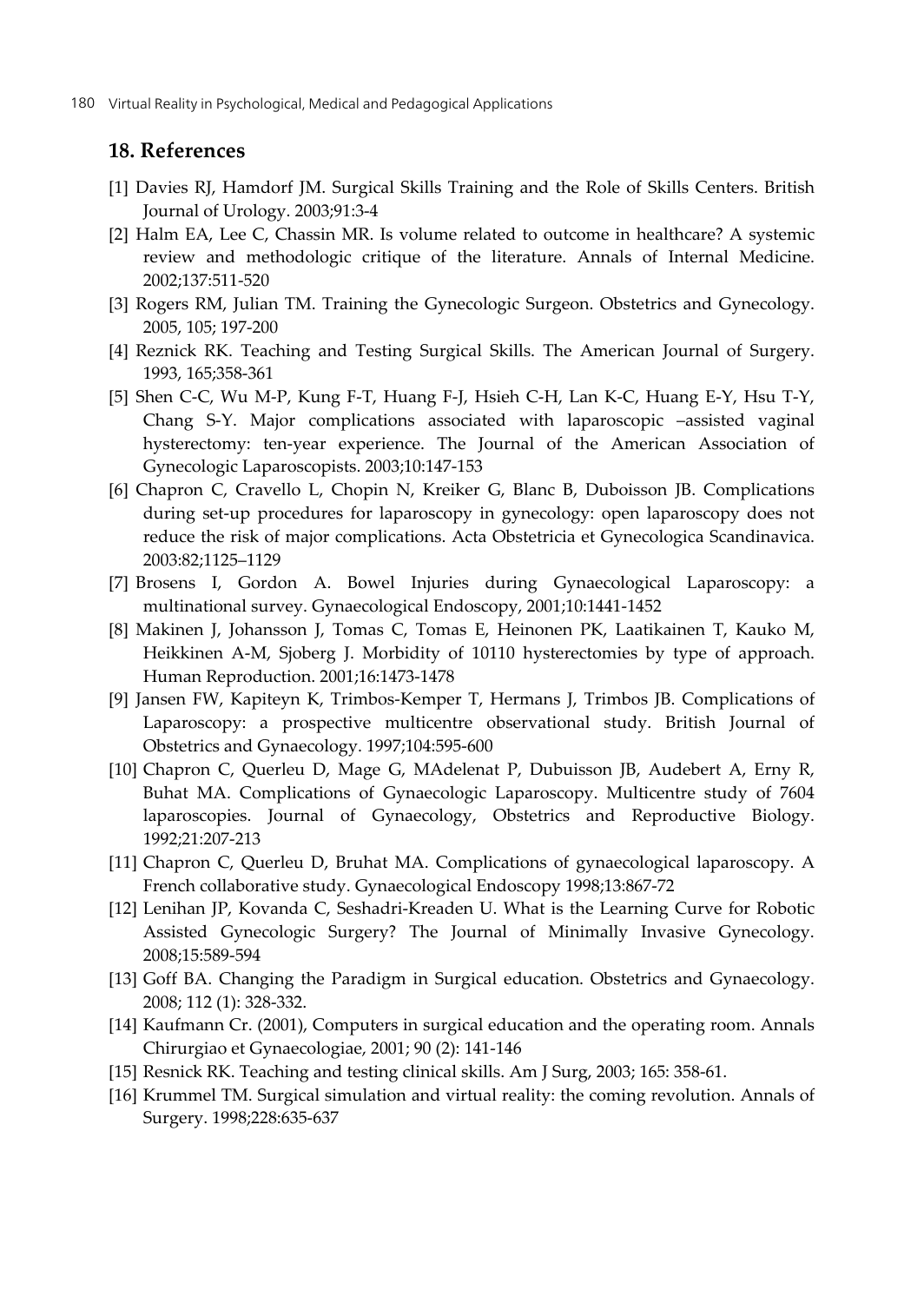- [17] Feldman LS, Sherman V, Fried GM. Using simulators to assess laparoscopic competence: Ready for widespread use? Surgery. 2004;135:28-42
- [18] Oostema JA, Abdel MP, Gould JC. Time-efficient laparoscopic skills assessment using an augmented-reality simulator. Surgical Endoscopy. 2008;22:2621-2624
- [19] Laguna MP, de Reijke TM, de la Rosette J. How Far Will Simulators be involved into Training? Endourology. 2009;10:97-105
- [20] Thompson JR, Leonard AC, Doarn CR, Roesch MJ, Broderick TJ. Limited value of haptics in virtual reality laparoscopic cholecystectomy training. Surgical Endoscopy. 2011;25:1107-1114
- [21] Salikini MW, Doarn CR, Kiehl N, Broderick TJ, Donovan JF, Gaitonde K (2010) The role of haptic feedback in laparoscopic training using the lapMentor 2. Journal of Endourology 24; 99-102
- [22] Panait L, Akkary E, Bell RL, Roberts KE, Dudrick SJ, Duffy AJ (2009) The Role of haptic feedback in laparoscopic simulation training. Journal of Surgical Research 156;312-16
- [23] Van der Meijden OAJ & Schijven MP. The value of haptic feedback in conventional and robotic-assissted minimal invasive surgery and virtual reality training: a current review. Surgical Endoscopy 2009;23:1180-1190
- [24] Gorman PJ, Meier AH, Krummel TM. Arch Surg, 2009; 134: 1203-1208.
- [25] Schlag PM, Moesta KT, Rakovsky S Graschew G. Telemedicine, The new must for Surgery, Arch Surg, 1999; 134: 1216-1221.
- [26] Satava RM. Emerging Technologies for surgery in the 21st Century Arch Surgery, 1999; 134: 1197-1202.
- [27] Gor M, McCloy R, Stone R, Smith A. Virtual Reality Laparoscopic Simulator for Assessment in Gynaecology. British Journal of Obstetrics and Gynaecology. 2003;110:181-187
- [28] Rosser JC, Rosser LE, Savalgi RS. Objective evaluation of a laparoscopic surgical skill program residents and senior surgeons. Archives of Surgery. 1998;133:657-661
- [29] Derossis, AM, Fried GM, Abrahamowicz M, Sigman HH, Barkun JS, Meakins JL. Development of a model for training and evaluation of laparoscopic skills. The American Journal of Surgery. 1998;175:482-487
- [30] Van Dongen KW, van der Wal WA, Borel Rinkes IHM, Schijven MP, Broeders IAMJ. Virtual reality training for endoscopic surgery: voluntary or obligatory? Surgical Endoscopy 2008;22:664-667
- [31] Madan AQ, Frantzides CT, Tebbit C, Quiros RM. Participants opinion on laparoscopic training devices after a basic laparoscopic training course. The American Journal of Surgery 2005;189:758-761
- [32] Hamilton EC, Scott DJ, Fleming JB, Rege RV, Laycock RM, Bergen PC, Tesfay ST, Jones DB. Comparison of video trainer and virtual reality training systems on acquisition of laparoscopic skills. Surgical Endoscopy. 2002;16:406-411
- [33] Moorthy K, Munz Y, Sarker SK, Darzi A. Objective Assessment of Technical Skills in Surgery. British Medical Journal. 2003;327:1032-1037
- [34] Kothari SN, Kaplan BJ, DeMaria EJ, Broderick TJ, Merrell MD. (2002) Training in laparoscopic suturing skills using a new computer based virtual reality simulator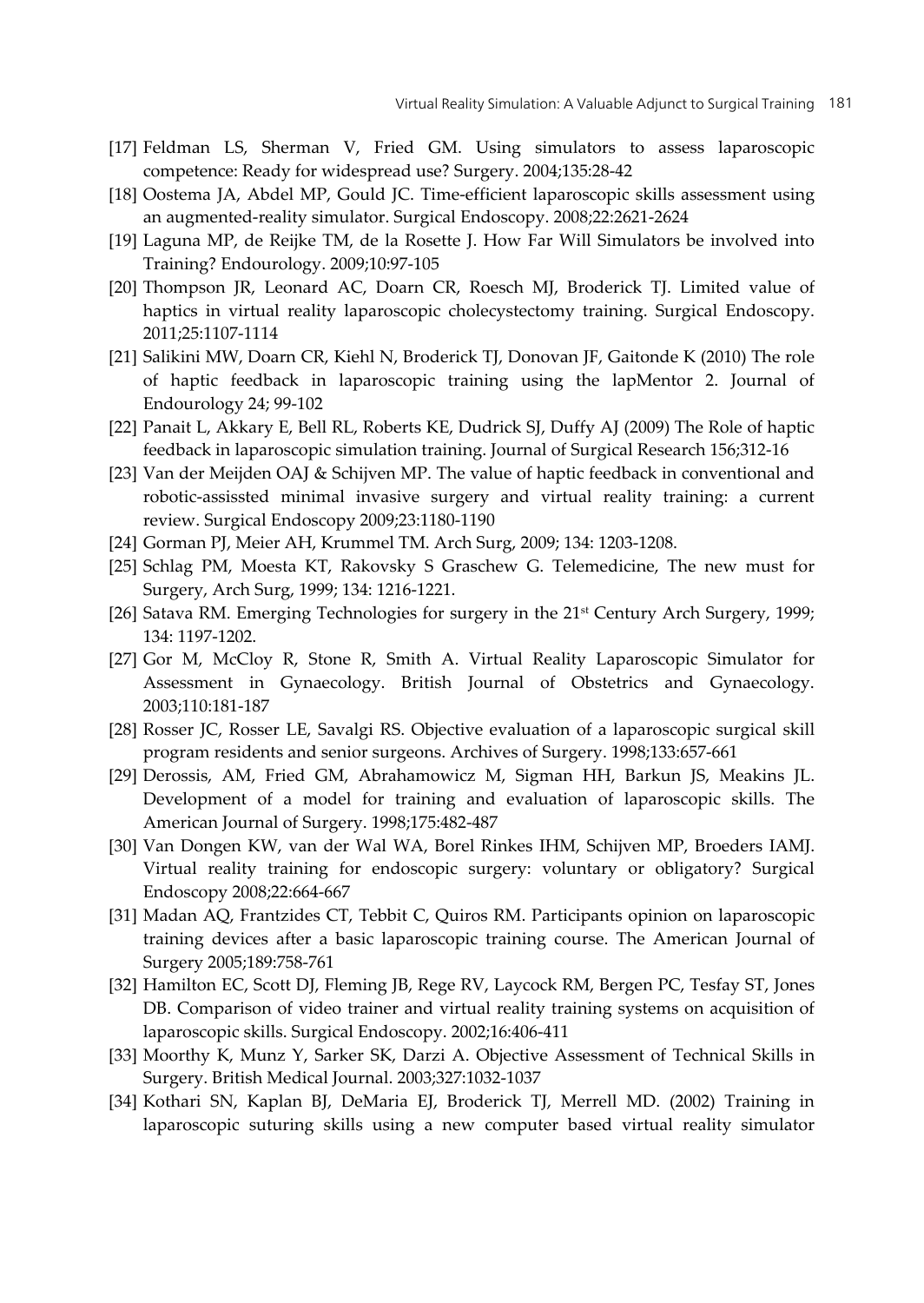(MIST-VR) provides results comparable to those with an established pelvic trainer system. Journal of Laparoendoscopic & Advanced Surgical Techniques, 2002; 12: (3): 167-169.

- [35] Haque S & Srinivasan S. A meta-analysis of the training effectiveness of virtual reality simulators. IEEE Transactions on Information Technology in Biomedicine. 2006;10:51-58
- [36] Gurusamy KS, Aggarwal R, Palanivelu L, Davidson BR. Virtual Reality training for surgical trainees in laparoscopic surgery. Cochrane Database of Systemic Reviews. 2009, Issue 1. Art. No: CD006575
- [37] Larsen CR, Soerensen JL, Grantcharov TP, Dalsgaard T, Schouenborg L, Ottosen C, Schroeder TV, Ottesen BS. Effect of virtual reality training on laparoscopic surgery: randomised controlled trial. BMJ. 2009;338:1-6
- [38] Feldman LS, Sherman V, Fried GM. Using simulators to assess laparoscopic competence: Ready for widespread use? Surgery. 2003;135:28-72
- [39] Stefanidis D, Korndoffer JR, Sierra R, Touchard C, Dunne B, Scott DJ. Skill retention following proficiency based laparoscopic simulator training. Surgery. 2005;165:165-170
- [40] Munz Y, Kumar BD, Moorthy K, Bann, Darzi A. Laparoscopic Virtual Reality and box trainers: is one superior to the other? Surgical Endoscopy. 2004;18:485-494
- [41] Sutherland LM, Middleton PF, Anthony A, Hamdorf J, Cregan P, Scott D, Maddern GJ. Surgical Simulation A systematic Review. Annals of Surgery. 2006;243:291-300
- [42] Gurusamy KS, Aggarwal R, Palanivelu L, Davidson BR. Virtual Reality Training for Surgical Trainees in Laparoscopic Surgery. The Cochrane Database of Systemic Reviews. 2007, 3:CD006575
- [43] Youngblood PL, Srivastava S, Curet M, Heinrichs WL, Dev P, Wren SM. Comparison of training on two laparoscopic simulators and assessment of skills transfer to surgical performance. Journal of the American College of Surgeons. 2005;200:546-551
- [44] Matsumoto ED, Hamstra SJ, Radomski SB, Cusimano MD. The effect of bench model fidelity on endourological skills: a randomized controlled study,. Am J Surg, 2003; 185: 378-385.
- [45] Goff BA, VanBlaricom A, Mandel L, Chinn M, Nielsen P. Comparison of objective structured assessment of technical skills with virtual reality hysteroscopy trainer and standard latex hysteroscopy model. J Reprod Med, 2007: 52: 407-12.
- [46] Grantcharov TP, Rosenberg J, Pahle E, Funch-Jensen PM. Virtual reality computer simulation-an objective method for evaluation of laparoscopic surgical skills. Surgical Endoscopy. 2001;15:242-244
- [47] Fried GM, Derossis AM, Bothwell J, Sigman HH. Comparison of laparoscopic performance in vivo with performance measured in a laparoscopic simulator. Surgical Endoscopy. 1999;13:1077-1081
- [48] Seymour NE, Gallagher AG, Roman SA, O'Brien MK, Bansal VK, Andersen DK, Satava RM. Virtual Reality Training Improves Operating Room performance: Results of a Randomized, Double-Blinded Study. Annals of Surgery. 2002;236:458-464
- [49] Coleman RL & Muller CY. Effects of laboratory-based skills curriculum on laparoscopic proficiency: A randomised trial. American Journal of Obstetrics and Gynaecology. 2002;186:836-842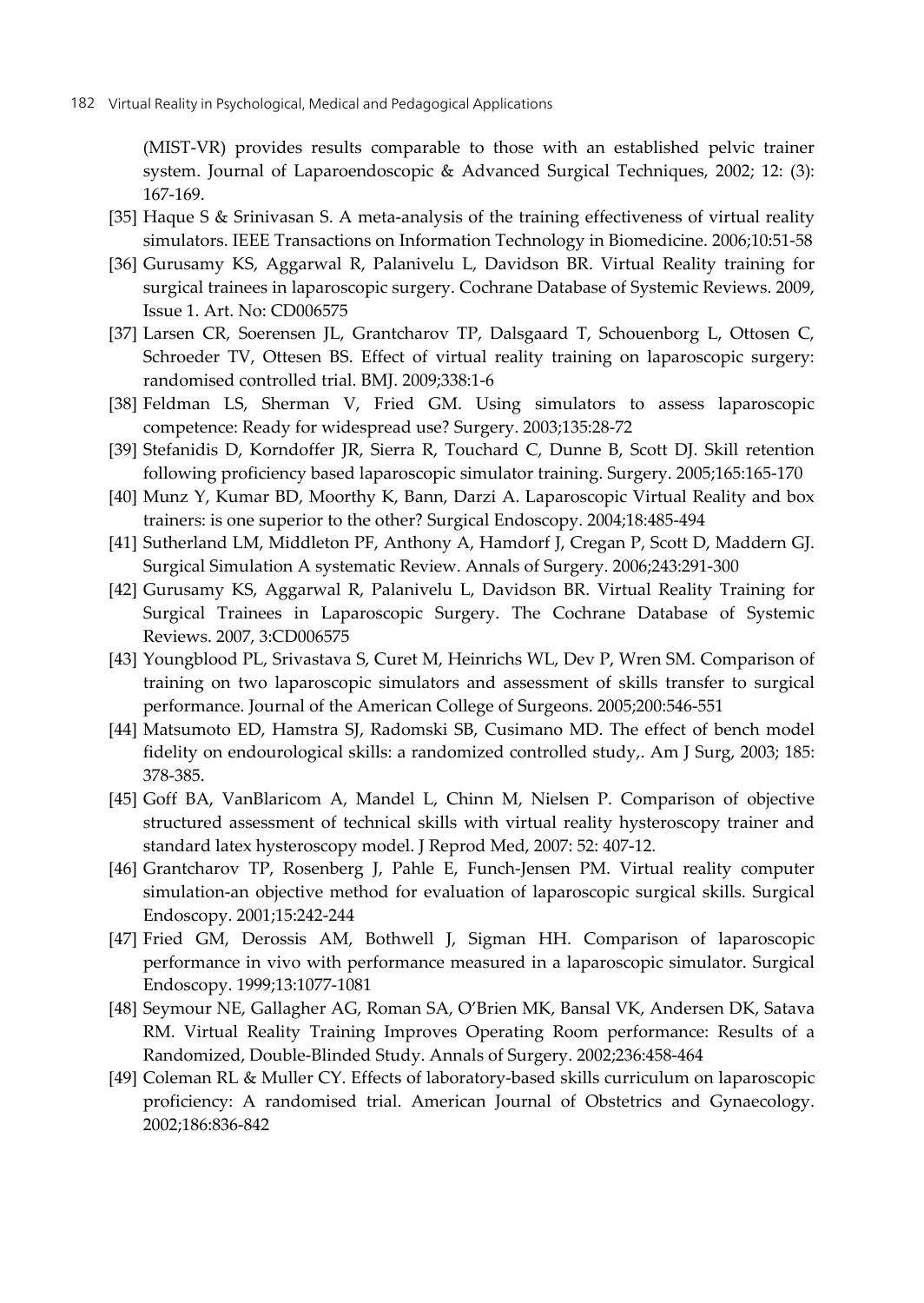- [50] Banks EH, Chudnoff S, Karmin I, Wang C, Pardanani S. Does a surgical simulator improve resident operative performance of laparoscopic tubal ligation? Am J Obstst Gynecol , 2007; 197: 541, e1-5.
- [51] Sturm LP, Windsor JA, Cosman PH, Cregan P, Hewett PJ, Maddern GJ. A Systematic Review of skills transfer after surgical simulation training. Annals of Surgery. 2008;248:166-178
- [52] Gurusamy K, Aggarwal R, Palanivelu L, Davidson BR. Systemic review of randomised controlled trials on the effectiveness of virtual reality training for laparoscopic surgery. British Journal of Surgery. 2008, 95; 1088-1097
- [53] Paisley AM, Baldwin PJ, Paterson-Brown S. Validity of surgical simulation for the assessment of operative skill. British Journal of Surgery. 2001;88:1525-1533
- [54] Verdaasdonk EGG, Stassen LPS, van Wijk RPJ, Dankelman J. The Influence of different training schedules on the learning of psychomotor skills for endoscopic surgery. Surgical Endoscopy. 2007;21:214-219
- [55] MacKay S, Morgan P, Datta V, Chang A, Darzi A. Practice distribution in procedural skills training: a randomised controlled trial. Surgical Endoscopy. 2002;16:957-961
- [56] Lee TD & Genovese ED. Distribution of practice in motor skill acquisition: learning and performance effects reconsidered. Research Quarterly. 1988;59:277-287
- [57] Harold KL, Matthews BD, Backus CL, Pratt BL, Heniford BT. Prospective randomised evaluation of surgical resident proficiency with laparoscopic suturing after course instruction. Surgical Endoscopy. 2002;16:1729-1731
- [58] Korndorffer JR, Dunn JB, Sierra DR, Stefanidis D, Touchard C, Scott D. Simulator training for laparoscopic suturing using performance goals translates to the operating room. The American Journal of Surgery. 2005;201:23-29
- [59] Yeung P, Justice T, Paya Pasic R. Comparison of text versus video for teaching laparoscopic knot tying in the novice surgeon: A randomised controlled trial. The Journal of Minimally Invasive Gynaecology. 2009;16:411-415
- [60] Snyder CW, Vandromme MJ, Tyra SL, Hawn MT. Proficiency-based laparoscopic and endoscopic training with virtual reality simulators: a comparison of proctored and independent approaches. Journal of Surgical Education. 2009;66:201-207
- [61] Arthur W, Bennett WJ, Stanush PL. Factors that influence skill decay and retention: a quantitative review and analysis. Human Performance. 1998;11:57-101
- [62] Maagaard M, Sorensen JL, Oestergaard J, Dalsgaard T, Grantcharov TP, Ottesen BS, Larsen CR. Retention of laparoscopic procedural skills acquired on a virtual-reality surgical trainer. Surgical Endoscopy 2011;25:722-727
- [63] Sinha P, Hogle NJ, Fowler DL. Do the laparoscopic skills of trainees deteriorate over time? Surgical Endoscopy. 2008;22:2018-2025
- [64] Sherman V, Feldman LS, Stanbridge D, Kazmi R, Fried GM. Assessing the learning curve for the acquisition of laparoscopic skills on a virtual reality simulator. Surgical Endoscopy. 2005;19:678-682
- [65] Grantcharov TP, Rosenberg J, Pahle E, Funch-Jensen PM. An objective method for the evaluation of laparoscopic surgical skills. Surgical Endoscopy. 2001;15:242-244